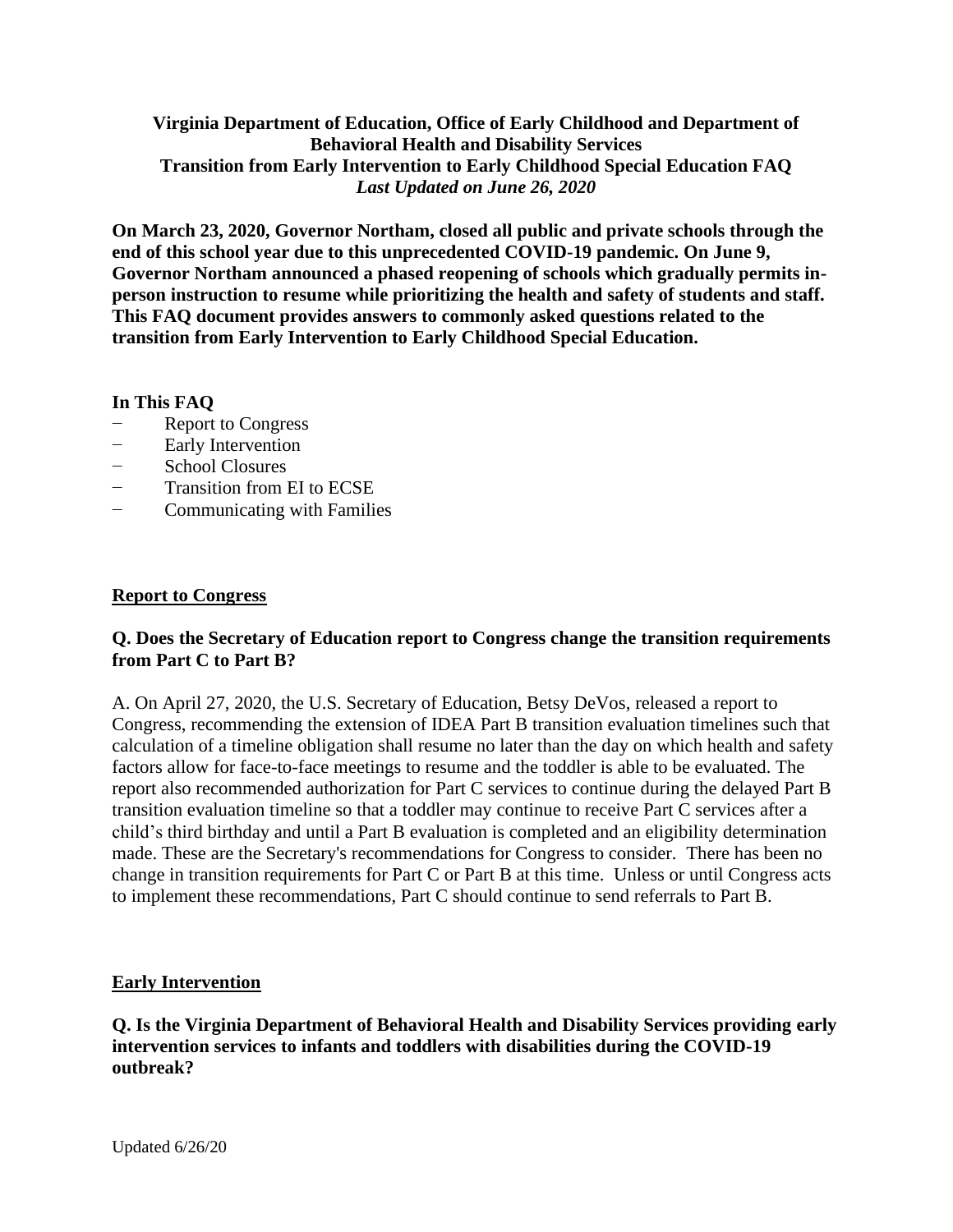A. All local early intervention systems continue to operate at some level. Many local systems are no longer providing in-person services or visits. Where appropriate and feasible, telehealth is being used for eligibility determination, assessment for service planning, initial and annual IFSP meetings, IFSP reviews, and IFSP services (including service coordination). With the exception of initial assessments for service planning, the term *telehealth* includes services delivered by phone (audio) or through videoconferencing (audio-visual) technology. Telehealth delivery of initial assessments for service planning must be conducted using videoconferencing (audiovisual).

#### **School Closures**

#### Q**. Are schools reopening for the 2020-2021 school year?**

A. All public and private schools were closed until the end of the 2019-2020 school year. For the 2020-2021 school year, there is a phased reopening plan in place which gradually permits inperson instruction to resume while prioritizing the health and safety of students and staff. Local school divisions have the flexibility to implement plans based on the needs of their localities, within the parameters of the Commonwealth's guidance. Entry into each phase is dependent on public health gating criteria, corresponding with the Forward Virginia plan. Community mitigation strategies (e.g. physical distancing, enhanced cleaning, etc.) will be necessary across all phases to decrease the spread of COVID-19.

#### **Q. Are early childhood special education services being provided?**

A. Public school divisions are required to provide new instruction to all students in the 2020- 2021 academic year, regardless of phase or instructional formats implemented by the school division. The phased reopening plan allows school divisions to have discretion on how to operationalize within each phase. Below is a summary of the phases and opportunities for inperson instruction. School divisions may be more limited in their in-person instructional offerings than the phase allows.

- **Phase One:** Remote learning is the dominant method of instruction, school divisions may elect to provide in-person instruction for special education programs and child care for working families with strict social distancing
- **Phase Two:** Phase One plus school divisions may elect to provide in-person instruction to preschool through third grade students, English learners, and summer camps in school buildings
- **Phase Three:** School divisions may elect to provide in-person instruction to all students that can be accommodated with strict social distancing measures in place, which may require alternative schedules that blend in-person and remote learning for students
- **Beyond Phase Three:** School divisions will resume "new-normal" operations under future guidance

Regardless of the phase, school divisions will be responsible for the free appropriate public education (FAPE) of its students eligible for special education services with an individualized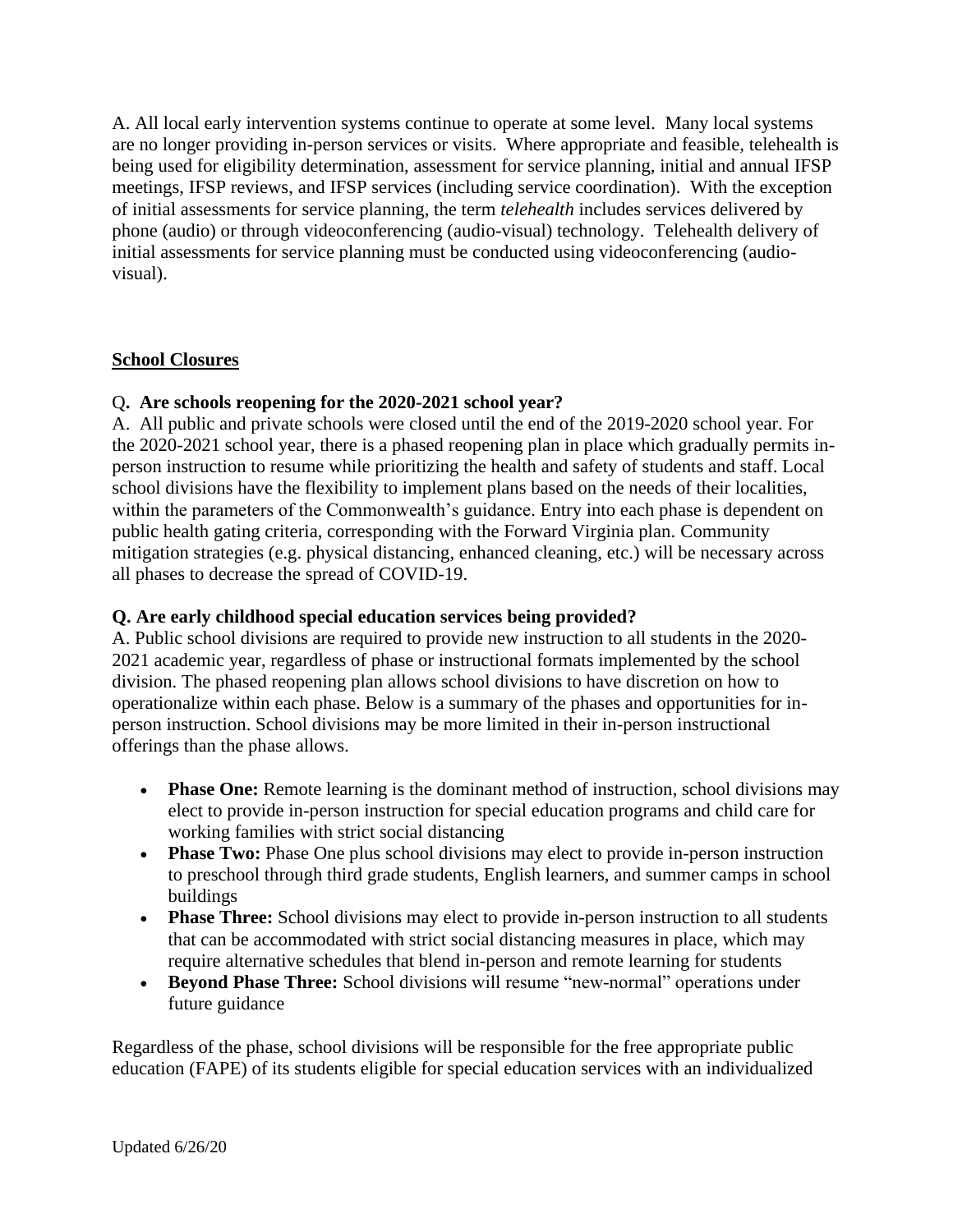education program (IEP), or for students entitled to FAPE under Section 504, consistent with any plan developed to meet the requirements of Section 504.

#### **Q. Will timelines for special education and will the state or federal calendar be adjusted?**

**A.** At this time, there is no guidance from the U. S. Department of Education's Office of Special Education Programs (OSEP) regarding the waiver of federal timelines related to special education compliance. OSEP does offer exceptions to meeting the eligibility evaluation timelines: a) A parent and school division may agree in writing to extend the 65 business day timeline to obtain additional data that cannot be obtained within the 65 business days or b) the parent repeatedly fails or refuses to produce the child for the evaluation. The Office of Civil Rights has provided guidance that "If an evaluation of a student with a disability requires a faceto-face assessment or observation, the evaluation would need to be delayed until such activities can be completed."

With this in mind, local school divisions are to develop a plan to support maintaining timelines. They are to consider the phase, opportunities for in-person administration, the effectiveness of gathering information given any limitations to data collection and document clearly if a delay occurs, the nature and extent of the delay, and the plan to move as quickly as possible to prevent any further delay.

# **Q. How are initial evaluations completed for preschool parent referrals or for children referred from Part C to Part B?**

A. There are evaluations that may be completed within the sixty-five business day timeline using remote means. Evaluations that do not require in-person assessments or observations may take place as long as a student's parent or legal guardian consents. The phased reopening plan makes it possible for school divisions to administer in-person assessments. Phase 1 makes allowable, with approval of the superintendent, for students to access the school building for critical instructional needs, such as accessing a secure assessment, if all health, safety and physical distancing measures are adhered to. It is up to each LEA to make a determination whether children may be evaluated in-person in a public school building.

Regardless of whether the LEA administers assessments in-person, LEAs should make a good faith effort to complete relevant components of the evaluation, to the extent practicable, given limitations on school closures and in-person evaluations. Eligibility evaluations always begin with a review of existing data, and on the basis of that review, the team may identify any additional data that is required. If more data is required to determine eligibility, the team may identify data that can be obtained through remote means, or for some divisions, through inperson administration. If any required data is not available or cannot be gathered to answer each of the eligibility criteria questions, the team may need to extend the timeline. An evaluation of children referred from Part C is an area where it may be feasible to utilize existing data and if needed, gather data remotely, to determine the presence of a disability and need for special education and related services.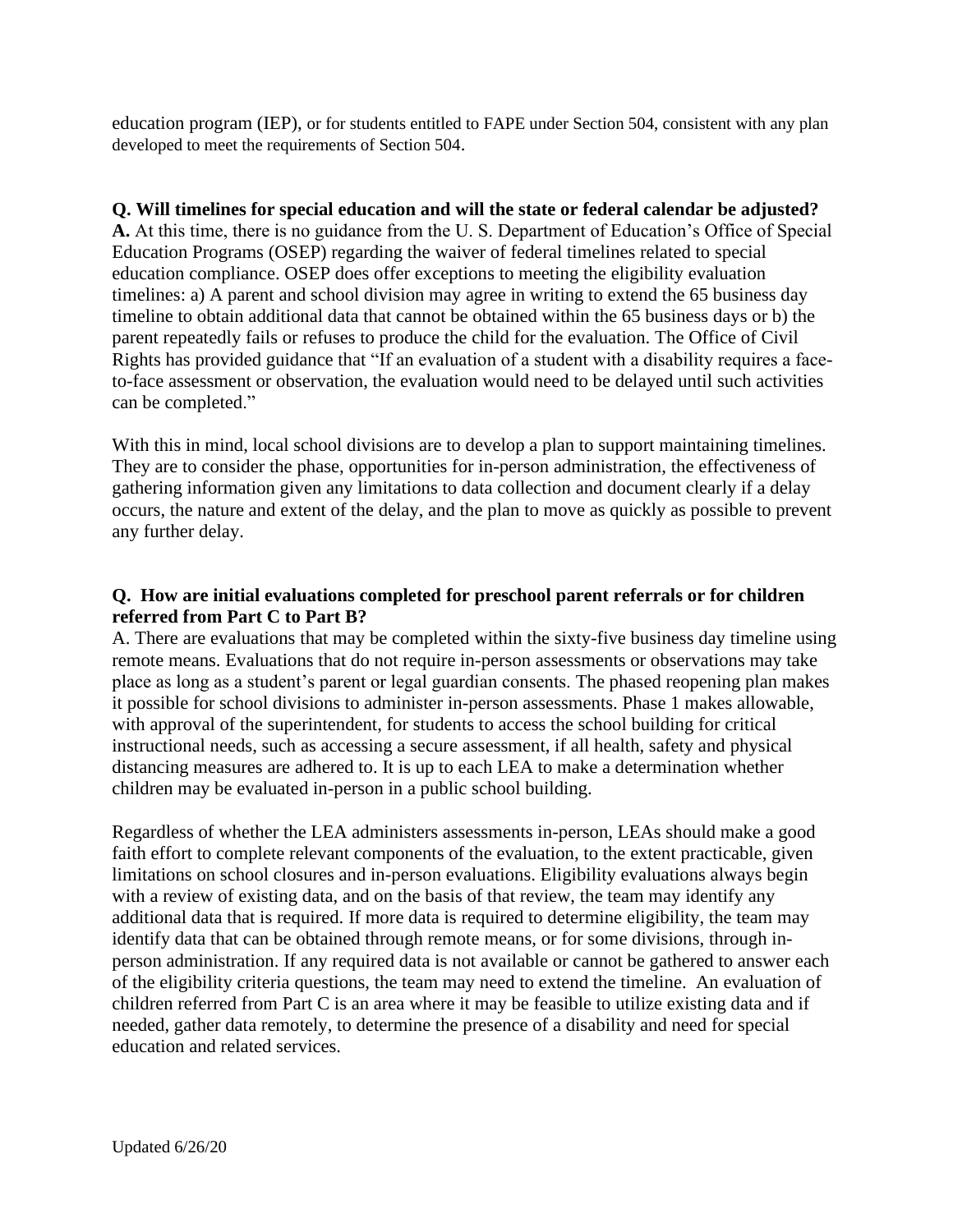When a referral for a young child or from Part C is received, the following steps may be implemented.

**Existing Data:** Eligibility evaluations begin with a review of existing data, and on the basis of that review and input from the child's parents, the team may determine that existing data is sufficient and no additional data is required and move forward to discuss and determine eligibility. Teams should consider the sources of existing data available to document each of the eligibility criteria questions, including information about the educational impact and need for specially designed instruction. Existing data may include:

- any previous evaluations and information provided by the parents;
- developmental information, including videos of the child;
- observations by providers; and
- for children referred from Part C, the existing individual family service plan (IFSP), evaluation data (early intervention reviews child progress every 6 months), and with parent consent, notes from Early Intervention sessions.

**Data Obtained through Remote Means:** Based on existing data it may be determined there is a sufficient and valid body of evidence to determine eligibility. If not, the team may determine what data may be obtained through remote means, including:

- observations by teachers or eligibility team members;
- social and developmental information from parents;
- telephonic or virtual interviews with parents, teachers, or providers;
- functional activities supported by parents that can be observed and provide data:
- formal assessments administered virtually;
- hearing and vision screening; and/or
- for children referred from Part C, with parent consent, interviewing Early Intervention providers and observing Early Intervention sessions.

When completing an evaluation using remote means, there are several areas of consideration outlined below.

**Hearing Screenings:** For initial eligibility determination, a hearing screening is required. There may be existing hearing screening data from the child's pediatrician or for a child referred from Part C, available from Part C, with parent permission. Because of the commonality of Otitis Media and fluctuating conductive hearing loss, it is recommended that if using a previously conducted hearing screening during this time of social distancing, it was completed within the past two months. Use of otoacoustic emissions (OAE) may be used as a screening to determine if a child has a hearing loss is greater than 25–30 decibels (dB) or blockage in the outer or middle ear. A study by Lancaster [et.al.](http://et.al/) (2008) suggested that school hearing screenings may be provided by an audiologist using telehealth technology. Prior to conducting hearing screenings using teleservices, professionals should consider the interactive software and other technology requirements, training and support required for the facilitator, and other factors.

**Observations:** Since an observation of a child less than school age is to be conducted in an environment appropriate for a child of that age, a home observation may be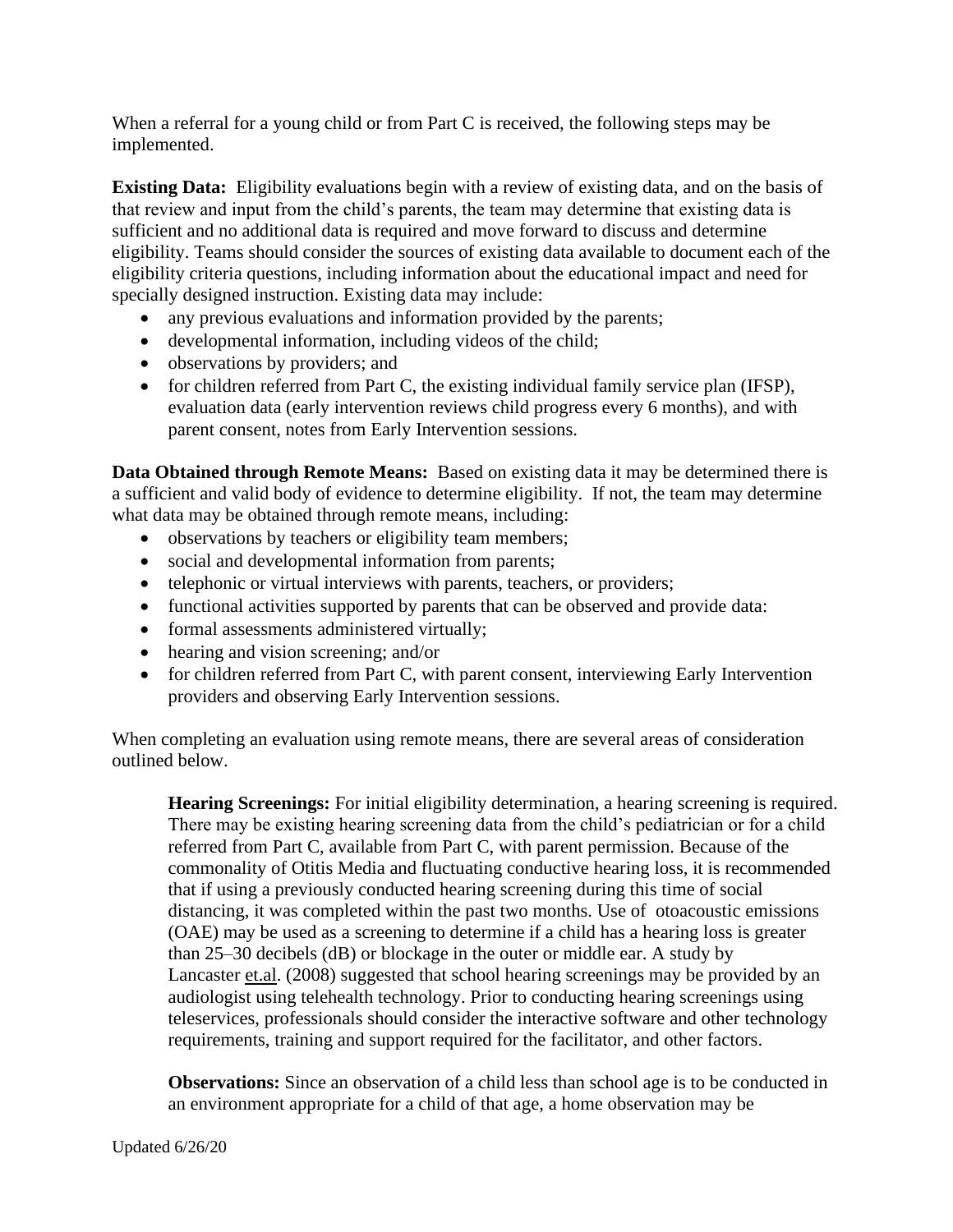appropriate. Careful consideration must be given to the activities observed as they will need to indicate if there is an educational impact and need for specially designed instruction. This will require observing a variety of functional and play-based activities and may require completing multiple observations to get a thorough and accurate view of the child. Utilizing an observation form that outlines behavioral markers in such areas as interest, attention to task, interactions, behavior, motor, social-emotional, and communication may help provide structure to the observation.

**Formal Assessments:** According to the *Evaluation and Eligibility for Special Education and Related Services: Guidance Document*, there are a variety of assessment tools that can be used during an evaluation. These tools should be used to gather information about the child in the functional, developmental, and academic areas. Assessment tools include various types of tests, curriculum-based measures, rating scales, inventories, questionnaires and interviews, and dynamic assessment methods.

There are multiple assessment tools that may be administered remotely in a standardized manner using adult raters for young children. The Center for IDEA Early Childhood Data Systems (DaSy) developed the [Norm-Referenced Assessment Tools for Children Birth to](https://ectacenter.org/~pdfs/events/Assessment_Tool_Table.pdf)  [Age Five Years with Potential for Remote Administration for Eligibility Determination .](https://ectacenter.org/~pdfs/events/Assessment_Tool_Table.pdf) It provides a list of standardized and norm referenced measures that may be used remotely. Before conducting assessments remotely, professionals should consider a number of factors including:

- Can the assessment be validly and reliably administered virtually? Assessments must be administered in the manner in which they were developed and validated. While tests can be administered remotely, they become non-standard administration. The ability to report standard scores is impacted as the test is not being given in the way it was normed. The tests can still be very helpful to show strengths and weaknesses and highlight needs, however. If adaptations are made for remote administration, there must be high-quality evidence that such adaptations produce results that are similarly reliable and valid to the face-to-face administration. Any such adaptations should be documented in the evaluation report. Inclusion of strengths and weaknesses rather than scores for non-standard administration is recommended.
- o What are the technology requirements and conditions in the home? Ensure the existing technology supports administration of the assessment. Assessments should be administered remotely only on platforms designed for that purpose. Appropriate training to use the technology may be needed for both the examiner and any individual at home who assists the student. Examiners should report the conditions of the assessment situation.
- $\circ$  Will the data be accurate? When obtaining data through remote means, it is important to consider that any new assessment data will be gathered during this unprecedented time. Professionals should consider the impact of changes to daily routines and anxiety on children, their families and caregivers, and school personnel. Even when appropriate supports are available, examiners should still identify and report any concerns regarding the student's level of anxiety, disruptions during the testing session, etc.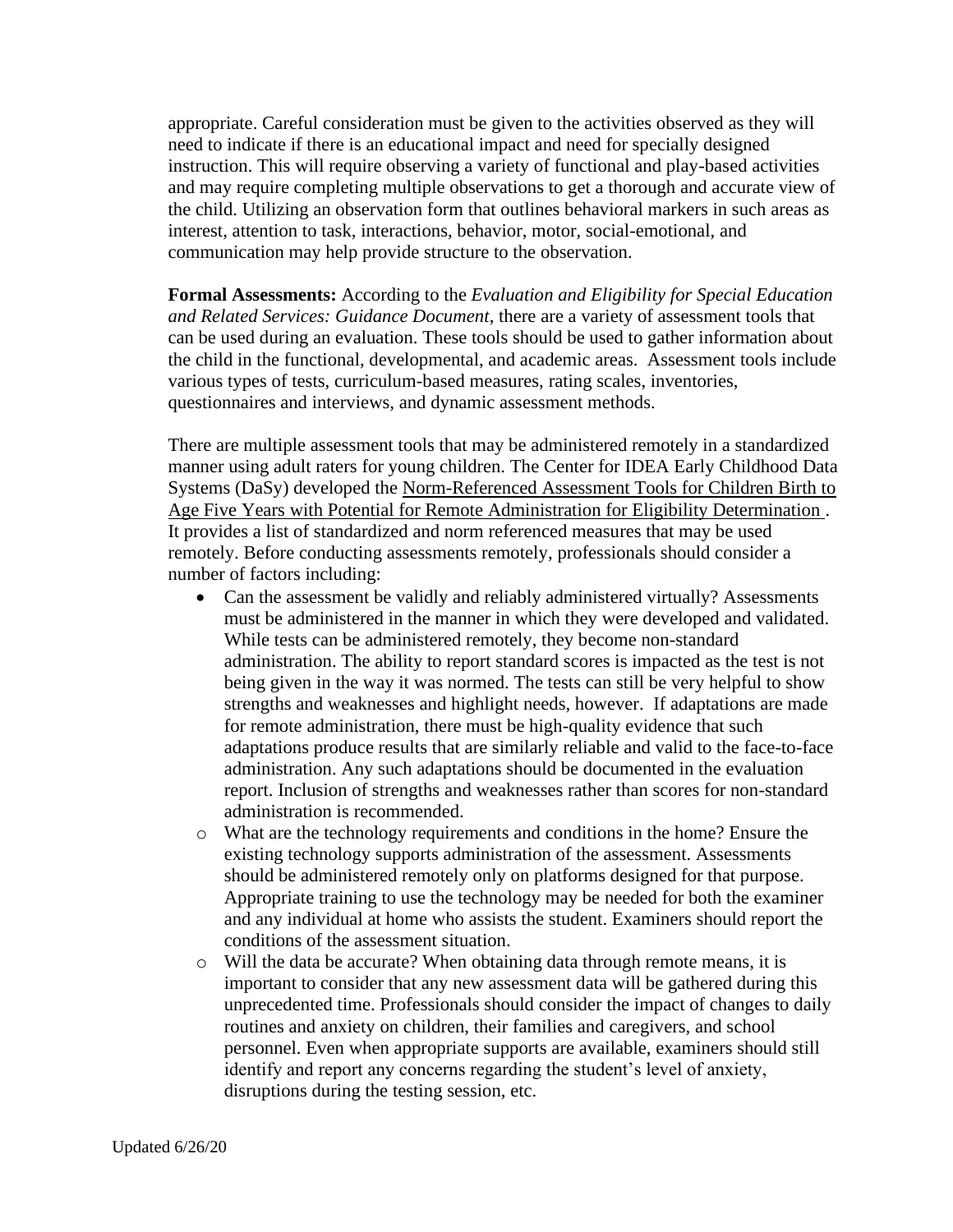- o What is the availability of an auxiliary examiner in the home and manipulatives/materials? To complete an assessment remotely, a person in the home will need to be available, willing and able to complete assessment activities that are indicated by a member of the evaluation and have the needed materials readily available in the home. Any material substitutions must be reported and considered when determining the validity and reliability of the administration.
- o What are the Virginia licensure regulations and standards of practice? Ethical obligations must be fulfilled in addition to any regulatory and best practice requirements.

**In-person Administration:** It is up to the LEA to make a determination whether children may be evaluated in-person in a public school building. This decision may be made for the entirety of the LEA, should a superintendent not grant approval, or on an individual basis. All decisions should be based on the ability to maintain health and safety guidelines for all involved and address any concerns of the family. Considerations may include the age of the child; health of the child, family members, and evaluator(s); assessment requirements and ability to maintain social distancing; comfort of the student interacting with a person wearing a mask; and the reliability and validity of the assessment administered under these circumstances. In the event LEAs move forward with in-person evaluations, teams should carefully consider the components of the evaluation that can be completed remotely and those that require live administration. Implement health and safety guidelines and work with the family to outline the procedures to be followed from the time the family enters the building until the time they leave.

**Evaluation Cannot be Completed:** After collecting data through remote (or in-person) means, if the team has enough information to determine the student eligible without further evaluation, it may determine the child eligible and develop an IEP. However, if the team does not have sufficient information to find the child eligible, part of the evaluation may need to be delayed until the LEA can complete the in-person portion of the evaluation. The LEA should contact the parents in order to:

- o Communicate that completion of the evaluation must be delayed until normal operation resumes.
- o Develop a plan with the parents that reflects completing the evaluation as soon as possible.
- o Determine any interventions and supports that will be provided in the interim.
- o Document communication with parents regarding the plan for the evaluation to be completion when normal operations resume. Carefully document all stages of this process, from the receipt of initial consent to what remains for completion in order to finish the evaluation as required.

**Parent Concerns:** If parents have concerns and/or do not consent to evaluation, divisions are to respect the parents' wishes and address the concerns. Teams may be able to gather data through parent interviews and offer support and strategies for at-home intervention that may be completed by parents. This process can build rapport, provide comfort to students and their families, and results can inform an eventual educational evaluation.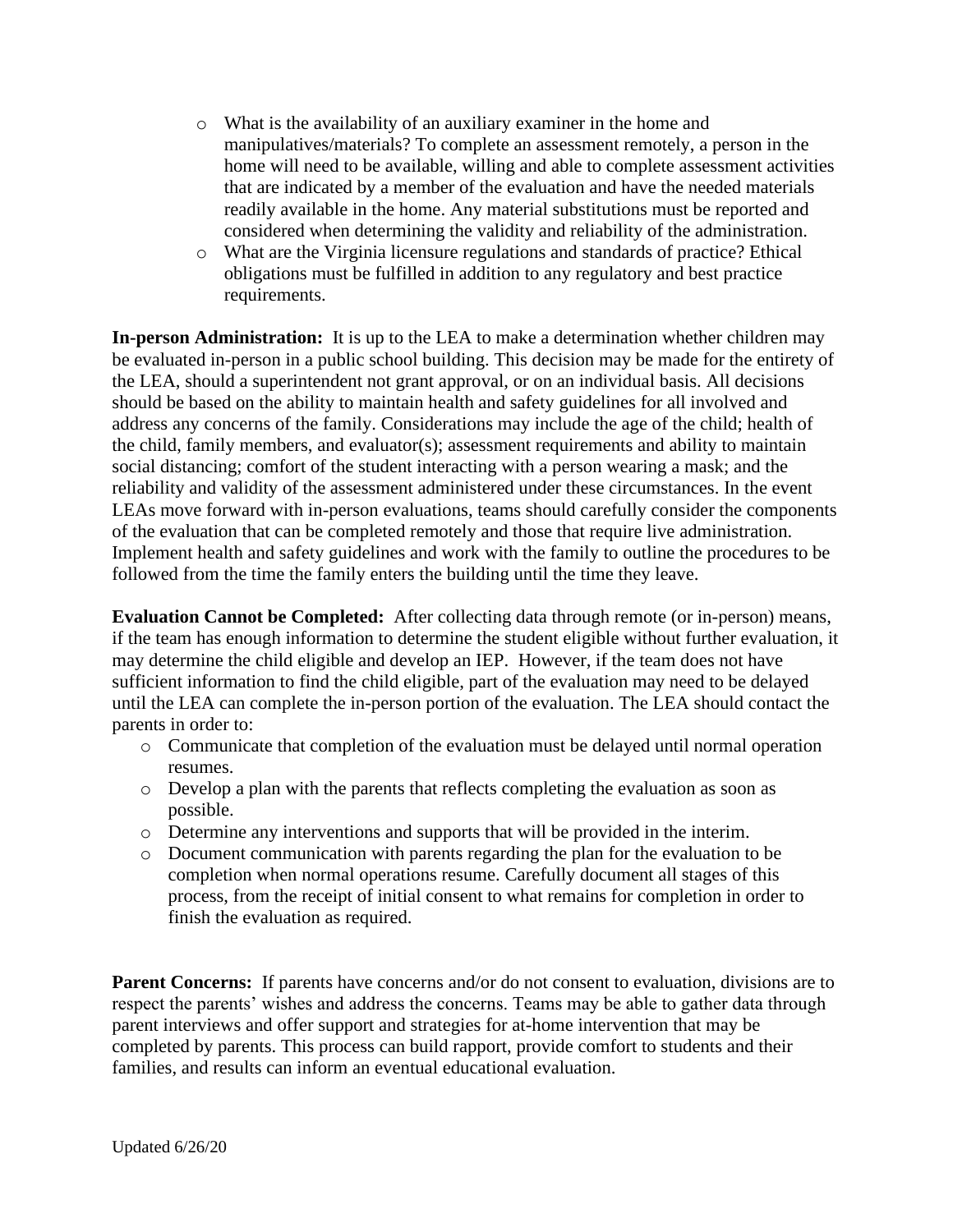# **Q. What reasons should be documented as the basis for an evaluation being delayed until the evaluation can be conducted in-person?**

**A.** School divisions should document that the evaluation was not completed or conducted due to the need for an in-person assessment and/or observation that were not possible due to the COVID-19 pandemic. If an in-person assessment and/or observation is offered and the parent is not comfortable and does not produce their child for the evaluation, school divisions should document the reason for the refusal, including whether the refusal is due to the COVID-19 pandemic.

# **Transition from EI to ECSE**

#### **Q. Does EI continue to send referrals to the Local Education Agency?**

A. As indicated in a previous response, all local early intervention systems continue to operate at some level at this time. As long as local early intervention systems have the means (phone, fax, secure email, U.S. mail) to send notification/referral to the local school division and DOE, they are expected to do so. If the local early intervention system has no means by which to send notification/referral, then those circumstances must be documented in the child's EI Record and the notification/referral sent as soon access to a means of transmitting the notification information is accessible.

#### **Q. Does a referral to a Local Education Agency require a parent signature?**

A. A referral to a Local Education Agency is done by transmitting each child's name, parent's name(s), address, phone number and birth date to the child's LEA of residence. Sending a referral does not require written consent from the parent. However, a referral or notification will not be completed if a parent disagrees in accordance with the opt-out procedures specified in the Infant & Toddler Connection of Virginia Practice Manual. If a parent does opt-out, the early intervention service coordinator (or other individual) will provide documentation in the child's EI record.

#### **Q. Can EI services be extended to children receiving services past age 3?**

A. Both Federal and State Regulations require that an IEP is developed and is implemented by the third birthday of a child participating in Part C programs and found eligible for Part B preschool programs. At this time, there has been no guidance from the U.S. Department of Education offering an exception or indicating that early intervention services may continue past the child's third birthday.

# **Q. What happens to children who will be turning 3?**

A. It should be expected that referrals may continue to be sent from Part C to Part B. School divisions should take all reasonable efforts to comply with the requirement to determine eligibility and develop the child's plan and may avail themselves of the opportunity to ensure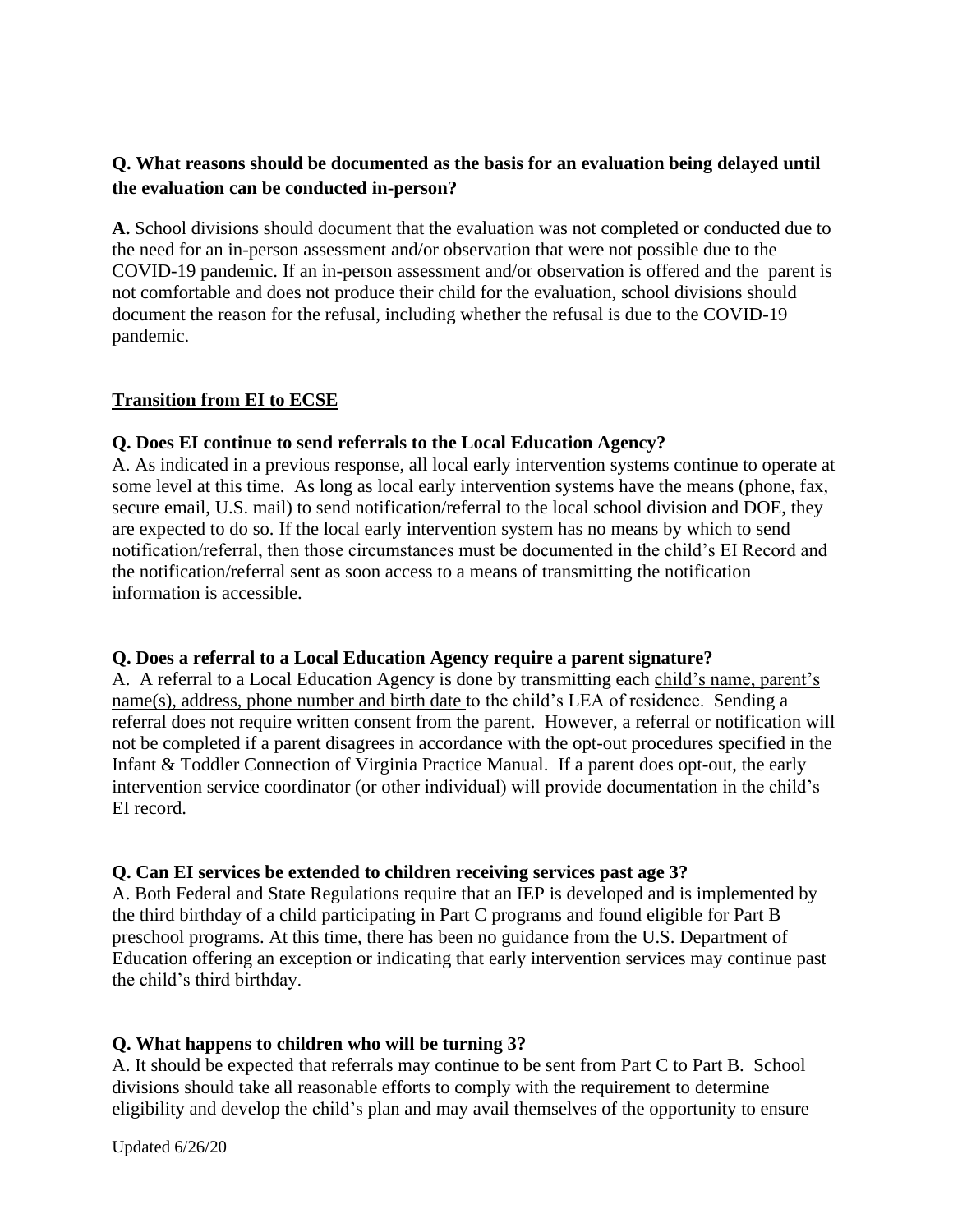participation at meetings via alternate means, including telephone or videoconference. As noted above, at this time, there is no guidance from OSEP regarding the waiver of federal timelines related to special education compliance. Please see the question on "Timelines" above for more information.

# **Q. What about Transition Conferences?**

A. Since IFSP meetings may continue, the transition conference may also be held. Regulations require the LEA to participate in transition planning conferences arranged by the designated local early intervention agency. Temporary policies in place during the COVID-19 public health emergency allow that IFSP meetings (including transition conferences) may be held via telehealth, by phone or video-conference. In the instance that the local school division representative cannot participate in any of these ways, then the division is to provide written information about early childhood special education services to the family and a contact name and phone number where the family may call with questions about school services.

# **Q. Are the procedures for referrals to the Local Education Agency (LEA) the same?**

A. Many school division personnel may be working from home or have modified responsibilities. Similarly, many early intervention personnel are working from home. It is possible that the referral contact and/or process has or will change. Changes may occur anytime, including the start of the summer or the new school year. School division and early intervention representatives should communicate regarding their current status and any changes to practices and procedures.

The local early intervention system and LEA must work together to ensure a smooth and timely transition. Therefore, the following must be reviewed and confirmed at the local level:

- The person who sends the notification/referral from the local early intervention system;
- The person who receives the notification/referral at the LEA;
- How the information will be sent to the LEA; and
- Whether the referral information will be sent individually or in batches.

# **Q. What if a referral from Part C to Part B is late?**

A. OSEP recognizes that there are reasons that a referral may be late due to factors beyond the control of the local early intervention system and/or LEA. These include:

- withdrawal of parental consent, the child moved, or any extenuating circumstance;
- the parent failed or refused to make the child available;
- parent refusal to provide consent caused delays in evaluation or initial services (e.g., referred less than 65 business days prior to age of eligibility); or
- child referred to Part C less than 90 days before the third birthday.